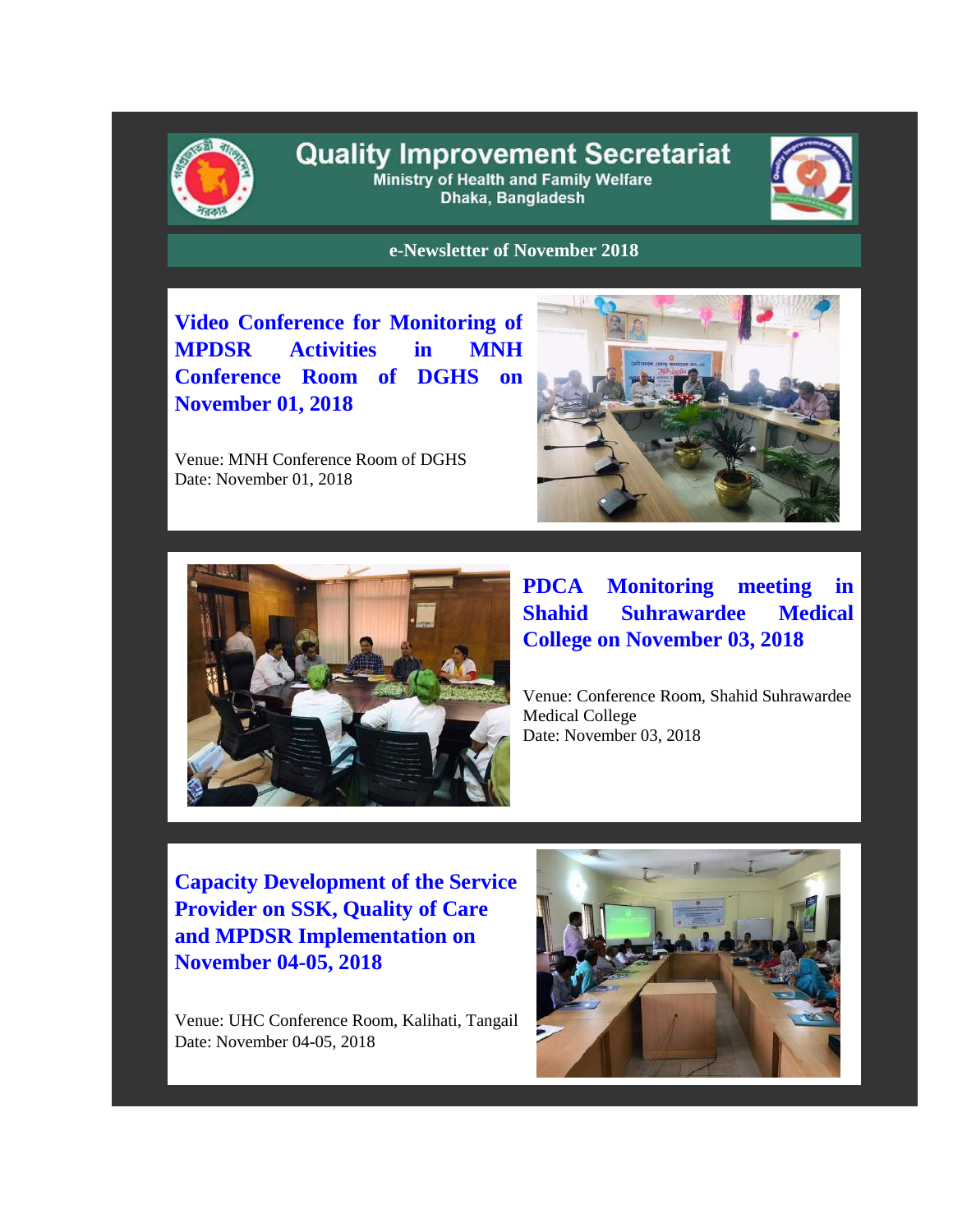

**Workshop on Joint GOB-UNICEF Annual Review of Health Program 2018 at Hotel Six Seasons on November 07, 2018**

Venue: Hotel Six Seasons Date: November 07, 2018

**Pre Assessment Validation of Assessment Tools and Details Discussion of Assessment Planning with WIT Monitoring Team of DMCH for Award Giving Ceremony on November 08, 2018**

Venue: Conference Room, DMCH Date: November 08, 2018





**Planning meeting for Antimicrobial Stewardship QI framework model piloting in Shahid Suhrawardee Medical College Hospital on November 19, 2018**

Venue: Conference Room, Shahid Suhrawardee Medical College Date: November 19, 2018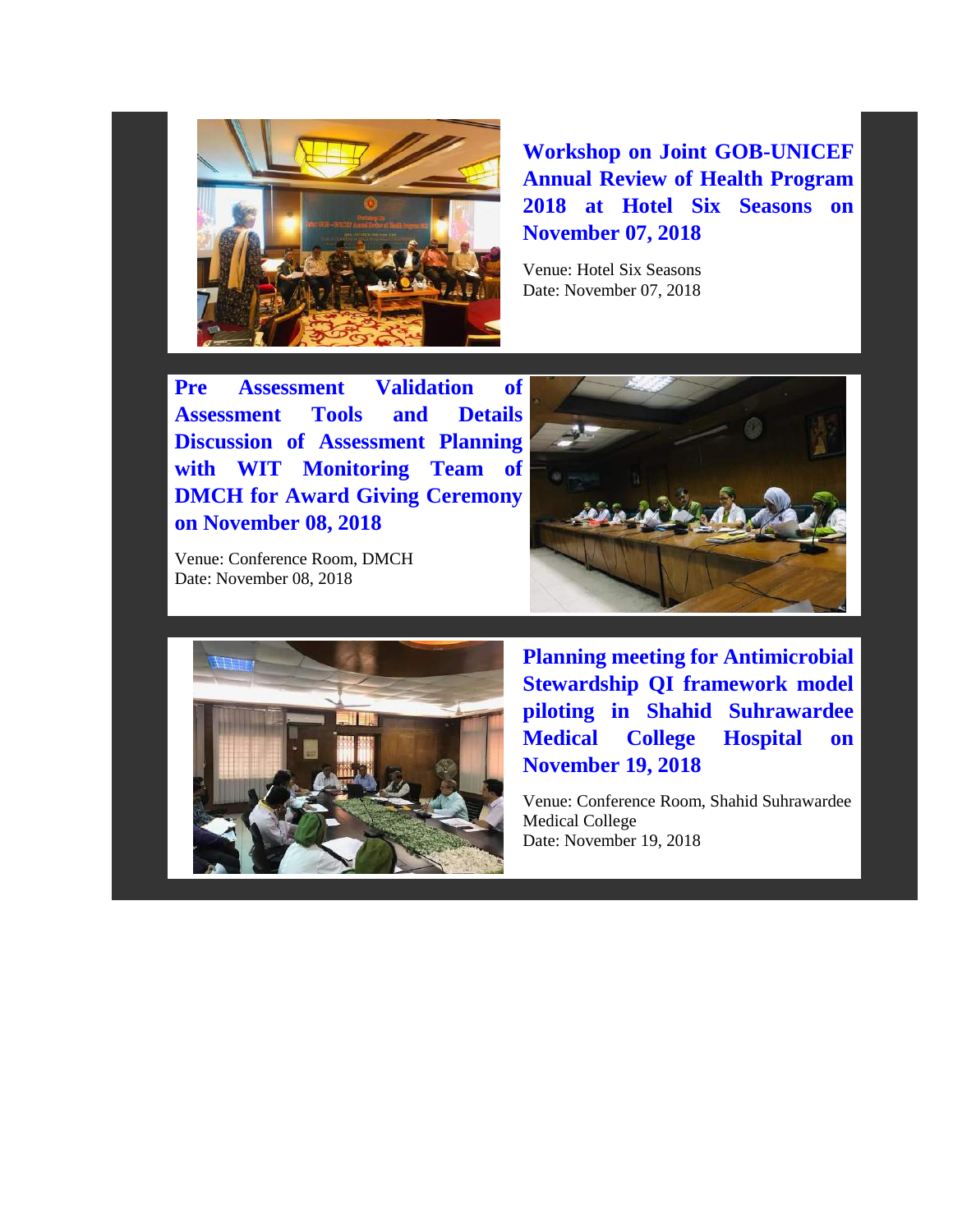**Stakeholder Consultation for Zero Maternal Death Initiative Model of QIS as part of QI Framework at HEU Conference Room on November 21, 2018**

Venue: HEU Conference Room Date: November 21, 2018





**MPDSR National Committee Coordination Meeting at Maternal Health Conference Room, DGHS on November 22, 2018**

Venue: Maternal Health Conference Room, DGHS Date: November 22, 2018

**Award Giving Ceremony for Quality Improvement at DMCH on November 24, 2018**

Venue: Conference Room, DMCH Date: November 24, 2018